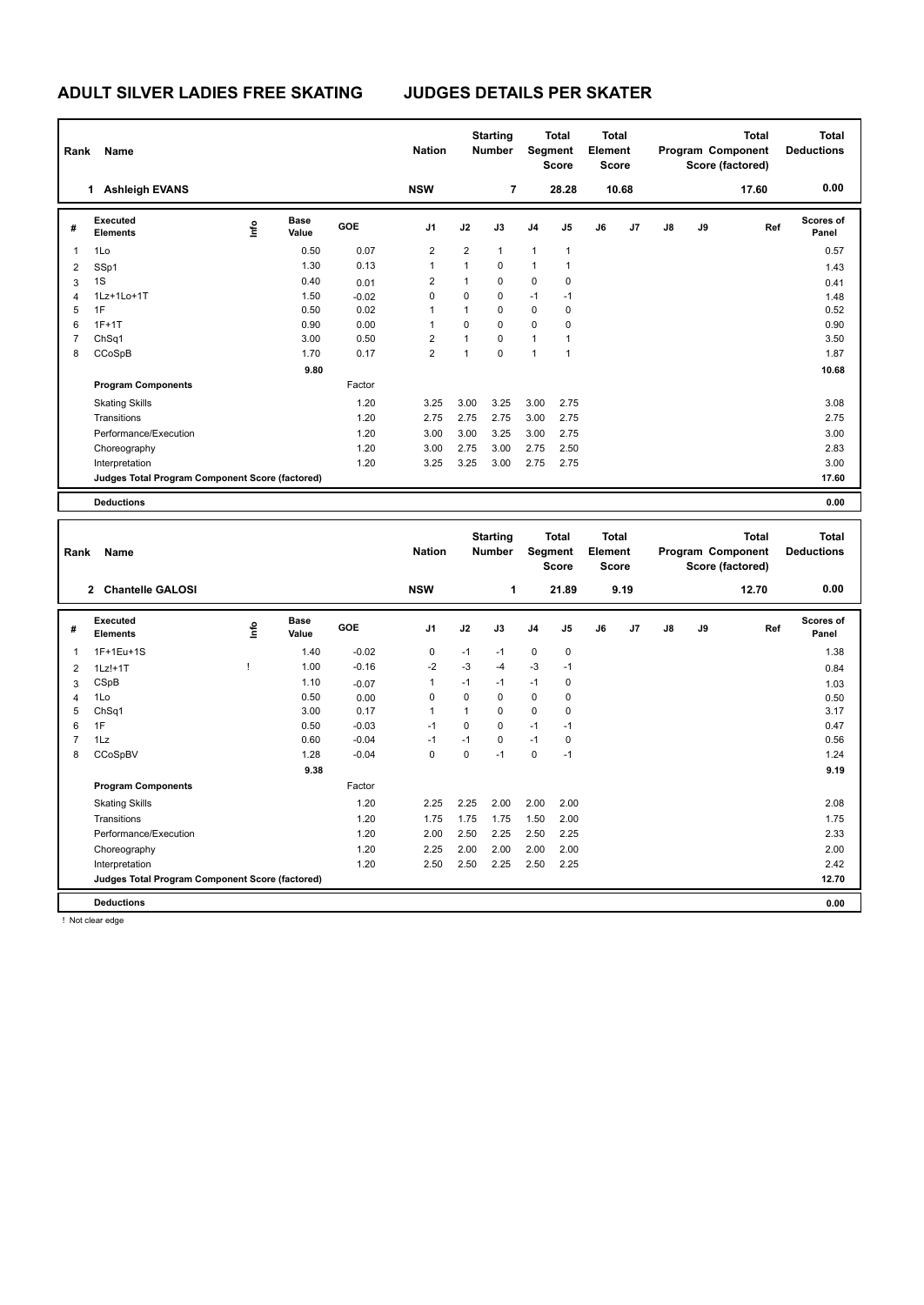| Rank           | Name                                            |    |                      |         | <b>Nation</b>  |             | <b>Starting</b><br><b>Number</b> |                | <b>Total</b><br>Segment<br><b>Score</b> | <b>Total</b><br>Element<br><b>Score</b> |      |               |    | <b>Total</b><br>Program Component<br>Score (factored) | <b>Total</b><br><b>Deductions</b> |
|----------------|-------------------------------------------------|----|----------------------|---------|----------------|-------------|----------------------------------|----------------|-----------------------------------------|-----------------------------------------|------|---------------|----|-------------------------------------------------------|-----------------------------------|
|                | 3 Kristy DONG                                   |    |                      |         | <b>NSW</b>     |             | 8                                |                | 21.53                                   |                                         | 8.53 |               |    | 13.00                                                 | 0.00                              |
| #              | <b>Executed</b><br><b>Elements</b>              | ۴ů | <b>Base</b><br>Value | GOE     | J <sub>1</sub> | J2          | J3                               | J <sub>4</sub> | J5                                      | J6                                      | J7   | $\mathsf{J}8$ | J9 | Ref                                                   | Scores of<br>Panel                |
| 1              | $1F+1Lo$                                        |    | 1.00                 | 0.00    | 0              | $\mathbf 0$ | $\mathbf 0$                      | $\mathbf 0$    | $\mathbf 0$                             |                                         |      |               |    |                                                       | 1.00                              |
| 2              | 1S                                              |    | 0.40                 | 0.00    | 0              | 0           | 0                                | $\mathbf 0$    | $-1$                                    |                                         |      |               |    |                                                       | 0.40                              |
| 3              | 1Lz+1T+1Lo                                      |    | 1.50                 | 0.00    | 0              | $-1$        | 0                                | $\mathbf 0$    | 0                                       |                                         |      |               |    |                                                       | 1.50                              |
| 4              | CCoSp1V                                         |    | 1.50                 | $-0.10$ | $-1$           | $-1$        | $\mathbf 0$                      | $-1$           | $\mathbf 0$                             |                                         |      |               |    |                                                       | 1.40                              |
| 5              | 1Lz                                             |    | 0.60                 | $-0.04$ | $-1$           | $-1$        | 0                                | $-1$           | 0                                       |                                         |      |               |    |                                                       | 0.56                              |
| 6              | 1F                                              |    | 0.50                 | 0.00    | 0              | $-1$        | $\Omega$                         | $\mathbf 0$    | 0                                       |                                         |      |               |    |                                                       | 0.50                              |
| $\overline{7}$ | Ch <sub>Sq1</sub>                               |    | 3.00                 | 0.17    | $\overline{1}$ | 0           | $\overline{1}$                   | $-2$           | 0                                       |                                         |      |               |    |                                                       | 3.17                              |
| 8              | SSp                                             |    | 0.00                 | 0.00    |                |             |                                  |                |                                         |                                         |      |               |    |                                                       | 0.00                              |
|                |                                                 |    | 8.50                 |         |                |             |                                  |                |                                         |                                         |      |               |    |                                                       | 8.53                              |
|                | <b>Program Components</b>                       |    |                      | Factor  |                |             |                                  |                |                                         |                                         |      |               |    |                                                       |                                   |
|                | <b>Skating Skills</b>                           |    |                      | 1.20    | 2.50           | 2.25        | 2.50                             | 2.00           | 2.25                                    |                                         |      |               |    |                                                       | 2.33                              |
|                | Transitions                                     |    |                      | 1.20    | 1.75           | 1.75        | 2.00                             | 1.75           | 2.50                                    |                                         |      |               |    |                                                       | 1.83                              |
|                | Performance/Execution                           |    |                      | 1.20    | 2.25           | 2.25        | 2.50                             | 1.75           | 2.25                                    |                                         |      |               |    |                                                       | 2.25                              |
|                | Choreography                                    |    |                      | 1.20    | 2.25           | 2.00        | 2.50                             | 1.75           | 2.25                                    |                                         |      |               |    |                                                       | 2.17                              |
|                | Interpretation                                  |    |                      | 1.20    | 2.50           | 2.00        | 2.50                             | 1.50           | 2.25                                    |                                         |      |               |    |                                                       | 2.25                              |
|                | Judges Total Program Component Score (factored) |    |                      |         |                |             |                                  |                |                                         |                                         |      |               |    |                                                       | 13.00                             |
|                | <b>Deductions</b>                               |    |                      |         |                |             |                                  |                |                                         |                                         |      |               |    |                                                       | 0.00                              |

| Rank           | Name                                            |      |                      |            | <b>Nation</b>  | <b>Starting</b><br><b>Number</b> |                          |                | <b>Total</b><br>Segment<br><b>Score</b> |    | <b>Total</b><br>Element<br><b>Score</b> |    | Program Component<br>Score (factored) | <b>Total</b><br><b>Deductions</b> |                           |
|----------------|-------------------------------------------------|------|----------------------|------------|----------------|----------------------------------|--------------------------|----------------|-----------------------------------------|----|-----------------------------------------|----|---------------------------------------|-----------------------------------|---------------------------|
|                | <b>Talitha LICAUCO</b><br>4                     |      |                      |            | <b>NSW</b>     |                                  | 5                        |                | 21.16                                   |    | 7.66                                    |    |                                       | 13.50                             | 0.00                      |
| #              | <b>Executed</b><br><b>Elements</b>              | ١nfo | <b>Base</b><br>Value | <b>GOE</b> | J <sub>1</sub> | J2                               | J3                       | J <sub>4</sub> | J <sub>5</sub>                          | J6 | J <sub>7</sub>                          | J8 | J9                                    | Ref                               | <b>Scores of</b><br>Panel |
| 1              | $1S+1T<<$                                       | <<   | 0.40                 | $-0.12$    | $-3$           | $-3$                             | $-3$                     | $-3$           | $-3$                                    |    |                                         |    |                                       |                                   | 0.28                      |
| 2              | SSp1                                            |      | 1.30                 | 0.13       | $\mathbf{1}$   | $\mathbf{1}$                     | $\mathbf{1}$             | $\mathbf{1}$   | $\mathbf{1}$                            |    |                                         |    |                                       |                                   | 1.43                      |
| 3              | ChSq1                                           |      | 3.00                 | 0.17       | 1              | 1                                | $\Omega$                 | $\Omega$       | 0                                       |    |                                         |    |                                       |                                   | 3.17                      |
| $\overline{4}$ | 1Lo                                             |      | 0.50                 | 0.02       | $\mathbf 0$    | 1                                | $\Omega$                 | $\mathbf{1}$   | $\mathbf 0$                             |    |                                         |    |                                       |                                   | 0.52                      |
| 5              | CoSp                                            |      | 0.00                 | 0.00       |                |                                  | $\overline{\phantom{a}}$ |                |                                         |    |                                         |    |                                       |                                   | 0.00                      |
| 6              | 1Lz+1Lo+1T<<                                    | <<   | 1.10                 | $-0.18$    | $-3$           | $-3$                             | $-3$                     | $-4$           | $-3$                                    |    |                                         |    |                                       |                                   | 0.92                      |
| 7              | $1S+1T$                                         |      | 0.80                 | 0.00       | 1              | 0                                | $\mathbf 0$              | $\mathbf 0$    | 0                                       |    |                                         |    |                                       |                                   | 0.80                      |
| 8              | 1Lz                                             |      | 0.60                 | $-0.06$    | $-1$           | $-1$                             | 0                        | $-1$           | $-1$                                    |    |                                         |    |                                       |                                   | 0.54                      |
|                |                                                 |      | 7.70                 |            |                |                                  |                          |                |                                         |    |                                         |    |                                       |                                   | 7.66                      |
|                | <b>Program Components</b>                       |      |                      | Factor     |                |                                  |                          |                |                                         |    |                                         |    |                                       |                                   |                           |
|                | <b>Skating Skills</b>                           |      |                      | 1.20       | 2.25           | 2.25                             | 2.25                     | 2.25           | 2.25                                    |    |                                         |    |                                       |                                   | 2.25                      |
|                | Transitions                                     |      |                      | 1.20       | 2.00           | 2.00                             | 2.00                     | 2.00           | 2.00                                    |    |                                         |    |                                       |                                   | 2.00                      |
|                | Performance/Execution                           |      |                      | 1.20       | 2.00           | 2.50                             | 2.50                     | 2.50           | 2.25                                    |    |                                         |    |                                       |                                   | 2.42                      |
|                | Choreography                                    |      |                      | 1.20       | 2.25           | 2.25                             | 2.50                     | 2.25           | 2.00                                    |    |                                         |    |                                       |                                   | 2.25                      |
|                | Interpretation                                  |      |                      | 1.20       | 2.25           | 2.50                             | 2.50                     | 2.25           | 2.25                                    |    |                                         |    |                                       |                                   | 2.33                      |
|                | Judges Total Program Component Score (factored) |      |                      |            |                |                                  |                          |                |                                         |    |                                         |    |                                       |                                   | 13.50                     |
|                | <b>Deductions</b>                               |      |                      |            |                |                                  |                          |                |                                         |    |                                         |    |                                       |                                   | 0.00                      |

<< Downgraded jump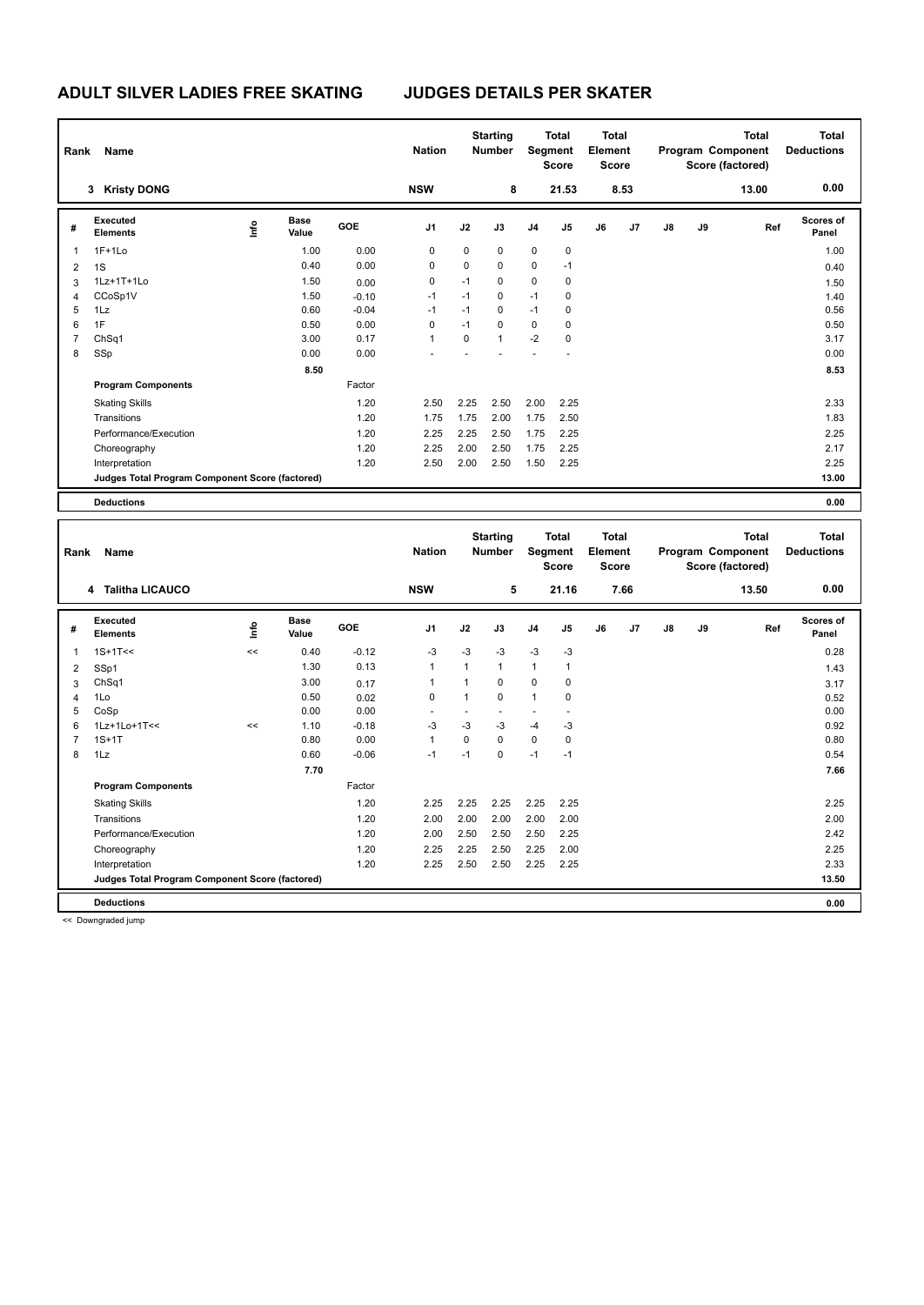| Rank           | Name                                            |    |                      |            | <b>Nation</b>  |          | <b>Starting</b><br><b>Number</b> |                | <b>Total</b><br>Segment<br><b>Score</b> | Total<br>Element<br><b>Score</b> |      |    |    | <b>Total</b><br>Program Component<br>Score (factored) | <b>Total</b><br><b>Deductions</b> |
|----------------|-------------------------------------------------|----|----------------------|------------|----------------|----------|----------------------------------|----------------|-----------------------------------------|----------------------------------|------|----|----|-------------------------------------------------------|-----------------------------------|
|                | 5 Caren REYNOLDS                                |    |                      |            | <b>NSW</b>     |          | 4                                |                | 18.20                                   |                                  | 6.00 |    |    | 12.20                                                 | 0.00                              |
| #              | Executed<br><b>Elements</b>                     | ۴ů | <b>Base</b><br>Value | <b>GOE</b> | J <sub>1</sub> | J2       | J3                               | J <sub>4</sub> | J <sub>5</sub>                          | J6                               | J7   | J8 | J9 | Ref                                                   | Scores of<br>Panel                |
| 1              | 1F+1Lo<<+1T<<                                   | << | 0.50                 | $-0.25$    | $-5$           | $-5$     | $-5$                             | $-5$           | $-4$                                    |                                  |      |    |    |                                                       | 0.25                              |
| 2              | SSp                                             |    | 0.00                 | 0.00       |                |          |                                  |                |                                         |                                  |      |    |    |                                                       | 0.00                              |
| 3              | 1Lz                                             |    | 0.60                 | $-0.04$    | $-1$           | $-4$     | $\mathbf 0$                      | $-1$           | 0                                       |                                  |      |    |    |                                                       | 0.56                              |
| 4              | 1Lo                                             |    | 0.50                 | 0.00       | 0              | $-1$     | 0                                | $\pmb{0}$      | 0                                       |                                  |      |    |    |                                                       | 0.50                              |
| 5              | ChSq1                                           |    | 3.00                 | $-0.33$    | 1              | $\Omega$ | $\mathbf 0$                      | $-2$           | $-2$                                    |                                  |      |    |    |                                                       | 2.67                              |
| 6              | $1Lz+1T<<$                                      | << | 0.60                 | $-0.14$    | $-3$           | $-1$     | $-3$                             | $-3$           | $\mathbf 0$                             |                                  |      |    |    |                                                       | 0.46                              |
| $\overline{7}$ | 1F                                              |    | 0.50                 | 0.00       | 0              | $\Omega$ | $\mathbf 0$                      | $\mathbf 0$    | $-1$                                    |                                  |      |    |    |                                                       | 0.50                              |
| 8              | <b>CUSpBV</b>                                   |    | 1.13                 | $-0.07$    | 1              | $\Omega$ | $-2$                             | $-1$           | $-1$                                    |                                  |      |    |    |                                                       | 1.06                              |
|                |                                                 |    | 6.83                 |            |                |          |                                  |                |                                         |                                  |      |    |    |                                                       | 6.00                              |
|                | <b>Program Components</b>                       |    |                      | Factor     |                |          |                                  |                |                                         |                                  |      |    |    |                                                       |                                   |
|                | <b>Skating Skills</b>                           |    |                      | 1.20       | 2.00           | 2.00     | 2.25                             | 2.25           | 2.00                                    |                                  |      |    |    |                                                       | 2.08                              |
|                | Transitions                                     |    |                      | 1.20       | 2.00           | 1.75     | 1.75                             | 2.00           | 2.00                                    |                                  |      |    |    |                                                       | 1.92                              |
|                | Performance/Execution                           |    |                      | 1.20       | 2.25           | 2.25     | 2.25                             | 2.00           | 2.00                                    |                                  |      |    |    |                                                       | 2.17                              |
|                | Choreography                                    |    |                      | 1.20       | 2.25           | 2.00     | 2.00                             | 2.00           | 2.00                                    |                                  |      |    |    |                                                       | 2.00                              |
|                | Interpretation                                  |    |                      | 1.20       | 2.25           | 2.00     | 1.75                             | 2.00           | 2.00                                    |                                  |      |    |    |                                                       | 2.00                              |
|                | Judges Total Program Component Score (factored) |    |                      |            |                |          |                                  |                |                                         |                                  |      |    |    |                                                       | 12.20                             |
|                | <b>Deductions</b>                               |    |                      |            |                |          |                                  |                |                                         |                                  |      |    |    |                                                       | 0.00                              |

<< Downgraded jump

| Rank           | Name                                            |    |                      |         | <b>Nation</b>  |      | <b>Starting</b><br><b>Number</b> | Segment        | <b>Total</b><br><b>Score</b> | <b>Total</b><br>Element<br>Score |      |               |    | <b>Total</b><br>Program Component<br>Score (factored) | <b>Total</b><br><b>Deductions</b> |
|----------------|-------------------------------------------------|----|----------------------|---------|----------------|------|----------------------------------|----------------|------------------------------|----------------------------------|------|---------------|----|-------------------------------------------------------|-----------------------------------|
|                | 6<br><b>Helen LY</b>                            |    |                      |         | <b>NSW</b>     |      | $\overline{2}$                   |                | 18.16                        |                                  | 6.56 |               |    | 11.60                                                 | 0.00                              |
| #              | Executed<br><b>Elements</b>                     | ۴ů | <b>Base</b><br>Value | GOE     | J <sub>1</sub> | J2   | J3                               | J <sub>4</sub> | J5                           | J6                               | J7   | $\mathsf{J}8$ | J9 | Ref                                                   | Scores of<br>Panel                |
| 1              | 1A                                              |    | 1.10                 | $-0.15$ | $-2$           | $-2$ | $-1$                             | $-1$           | 0                            |                                  |      |               |    |                                                       | 0.95                              |
| 2              | A                                               |    | 0.00                 | 0.00    |                |      |                                  |                |                              |                                  |      |               |    |                                                       | 0.00                              |
| 3              | CSSp                                            |    | 0.00                 | 0.00    |                |      |                                  |                |                              |                                  |      |               |    |                                                       | 0.00                              |
| Δ              | 1F+1Lo+1T                                       |    | 1.40                 | $-0.02$ | 0              | $-1$ | 0                                | $-1$           | 0                            |                                  |      |               |    |                                                       | 1.38                              |
| 5              | $1F+1Lo$                                        |    | 1.00                 | 0.00    | 0              | 0    | 0                                | 0              | 0                            |                                  |      |               |    |                                                       | 1.00                              |
| 6              | Ch <sub>Sq1</sub>                               |    | 3.00                 | $-0.33$ | $\Omega$       | $-1$ | $-1$                             | $-1$           | 0                            |                                  |      |               |    |                                                       | 2.67                              |
| $\overline{7}$ | 1Lz                                             |    | 0.60                 | $-0.04$ | $-1$           | $-1$ | $-1$                             | $\Omega$       | $\mathbf 0$                  |                                  |      |               |    |                                                       | 0.56                              |
| 8              | CCoSp                                           |    | 0.00                 | 0.00    |                |      |                                  |                |                              |                                  |      |               |    |                                                       | 0.00                              |
|                |                                                 |    | 7.10                 |         |                |      |                                  |                |                              |                                  |      |               |    |                                                       | 6.56                              |
|                | <b>Program Components</b>                       |    |                      | Factor  |                |      |                                  |                |                              |                                  |      |               |    |                                                       |                                   |
|                | <b>Skating Skills</b>                           |    |                      | 1.20    | 2.00           | 2.00 | 2.25                             | 2.00           | 2.25                         |                                  |      |               |    |                                                       | 2.08                              |
|                | Transitions                                     |    |                      | 1.20    | 1.75           | 1.75 | 1.75                             | 2.00           | 2.00                         |                                  |      |               |    |                                                       | 1.83                              |
|                | Performance/Execution                           |    |                      | 1.20    | 2.00           | 1.75 | 2.00                             | 2.00           | 2.00                         |                                  |      |               |    |                                                       | 2.00                              |
|                | Choreography                                    |    |                      | 1.20    | 1.75           | 2.00 | 2.00                             | 2.00           | 2.00                         |                                  |      |               |    |                                                       | 2.00                              |
|                | Interpretation                                  |    |                      | 1.20    | 1.75           | 1.75 | 1.75                             | 1.75           | 2.00                         |                                  |      |               |    |                                                       | 1.75                              |
|                | Judges Total Program Component Score (factored) |    |                      |         |                |      |                                  |                |                              |                                  |      |               |    |                                                       | 11.60                             |
|                | <b>Deductions</b>                               |    |                      |         |                |      |                                  |                |                              |                                  |      |               |    |                                                       | 0.00                              |
|                |                                                 |    |                      |         |                |      |                                  |                |                              |                                  |      |               |    |                                                       |                                   |